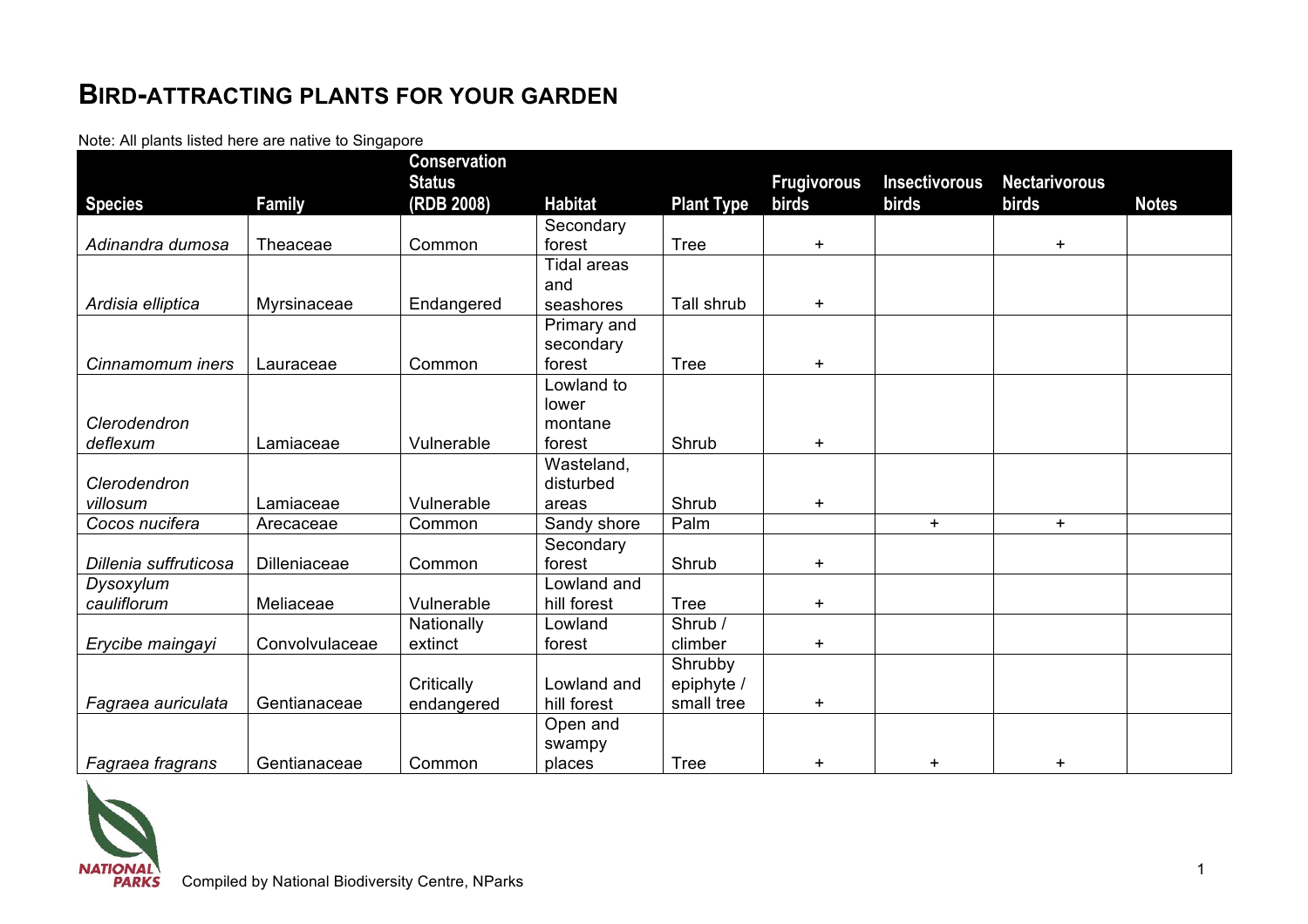|                     |               | <b>Conservation</b> |                |                   |                    |                      |                      |              |
|---------------------|---------------|---------------------|----------------|-------------------|--------------------|----------------------|----------------------|--------------|
|                     |               | <b>Status</b>       |                |                   | <b>Frugivorous</b> | <b>Insectivorous</b> | <b>Nectarivorous</b> |              |
| <b>Species</b>      | <b>Family</b> | (RDB 2008)          | <b>Habitat</b> | <b>Plant Type</b> | <b>birds</b>       | birds                | birds                | <b>Notes</b> |
|                     |               |                     |                |                   |                    |                      |                      | Also bat-    |
| Ficus caulocarpa    | Moraceae      | Common              | Widespread     | Strangler         | $+$                | $+$                  |                      | attracting   |
|                     |               |                     | Lowland to     |                   |                    |                      |                      |              |
|                     |               |                     | montane        | Epiphytic         |                    |                      |                      | Also bat-    |
| Ficus heteropleura  | Moraceae      | Common              | forest         | shrub             | $\pm$              | $+$                  |                      | attracting   |
|                     |               |                     | Swampy         |                   |                    |                      |                      | Also bat-    |
| Ficus microcarpa    | Moraceae      | Common              | places         | <b>Tree</b>       | $+$                | $+$                  |                      | attracting   |
|                     |               |                     | Open country   |                   |                    |                      |                      |              |
|                     |               |                     | and forest     |                   |                    |                      |                      | Also bat-    |
| Ficus variegata     | Moraceae      | Common              | margins        | <b>Tree</b>       | $\pm$              | $\ddagger$           |                      | attracting   |
|                     |               |                     | Lowland        |                   |                    |                      |                      |              |
| Flacourtia rukam    | Salicaceae    | Vulnerable          | forest         | <b>Tree</b>       | $+$                |                      |                      |              |
|                     |               |                     | Lowland to     |                   |                    |                      |                      |              |
|                     |               |                     | montane        | Shrub /           |                    |                      |                      |              |
| Ixora lobbi         | Rubiaceae     | Endangered          | forest         | small tree        |                    |                      | $+$                  |              |
|                     |               |                     | Montane        |                   |                    |                      |                      |              |
| Ixora pendula       | Rubiaceae     | Endangered          | forest         | Shrub             |                    |                      | $\ddot{}$            |              |
|                     |               |                     | <b>Back</b>    |                   |                    |                      |                      |              |
|                     |               |                     | mangrove /     |                   |                    |                      |                      |              |
| Lumnitzera littorea | Combretaceae  | Endangered          | sandy shore    | <b>Tree</b>       |                    |                      | $+$                  |              |
| Lumnitzera          |               |                     |                |                   |                    |                      |                      |              |
| racemosa            | Combretaceae  | Endangered          | Mangrove       | <b>Tree</b>       |                    |                      | $+$                  |              |
|                     |               |                     | Secondary      |                   |                    |                      |                      |              |
| Macaranga heynei    | Euphorbiaceae | Common              | forest         | Treelet           | $+$                |                      |                      |              |
| Macaranga           |               |                     | Secondary      |                   |                    |                      |                      |              |
| hypoleuca           | Euphorbiaceae | Common              | forest         | Treelet           | $+$                |                      |                      |              |
| Melastoma           |               |                     | Secondary      |                   |                    |                      |                      |              |
| malabathricum       | Melastomaceae | Common              | forest         | Shrub             | $+$                | $+$                  |                      |              |
| Memecylon           |               | Critically          | Lowland and    |                   |                    |                      |                      |              |
| amplexicaule        | Melastomaceae | endangered          | hill forest    | Treelet           | $\pm$              |                      |                      |              |
| Memecylon           | Melastomaceae | Critically          | Coastal        | <b>Tree</b>       |                    |                      |                      |              |

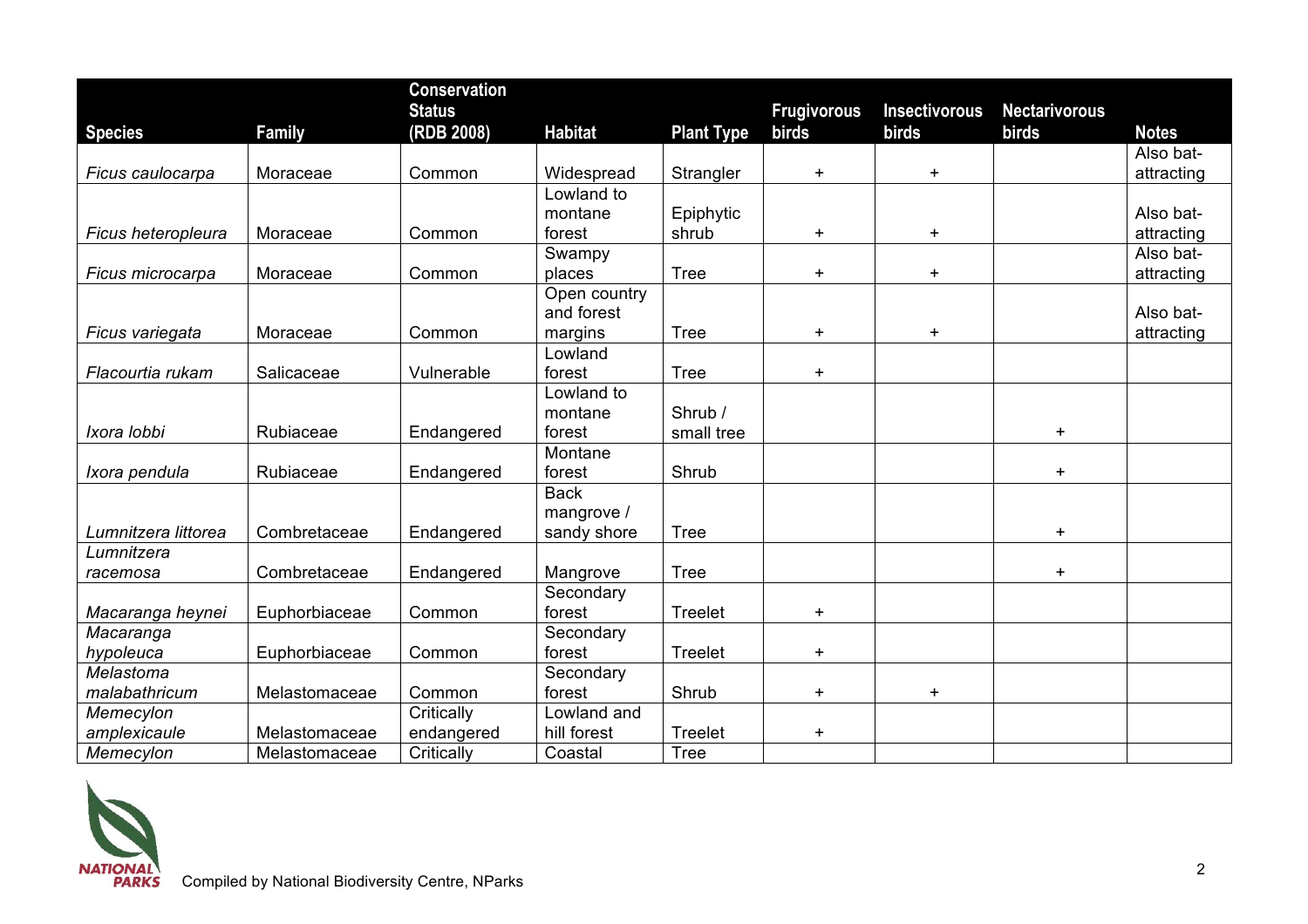|                          |                | <b>Conservation</b> |                |                   |                    |                      |                      |              |
|--------------------------|----------------|---------------------|----------------|-------------------|--------------------|----------------------|----------------------|--------------|
|                          |                | <b>Status</b>       |                |                   | <b>Frugivorous</b> | <b>Insectivorous</b> | <b>Nectarivorous</b> |              |
| <b>Species</b>           | Family         | (RDB 2008)          | <b>Habitat</b> | <b>Plant Type</b> | birds              | birds                | <b>birds</b>         | <b>Notes</b> |
| caeruleum                |                | endangered          |                |                   |                    |                      |                      |              |
| Memecylon edule          | Melastomaceae  | Endangered          | Coastal        | <b>Treelet</b>    | $+$                |                      |                      |              |
|                          |                |                     | Secondary      |                   |                    |                      |                      |              |
| Myrica esculenta         | Myricaceae     | Common              | forest         | <b>Tree</b>       | $\ddot{}$          |                      |                      |              |
| <b>Myristica</b>         |                | Critically          | Lowland and    |                   |                    |                      |                      |              |
| cinnamomea               | Myristicaceae  | endangered          | hill forest    | <b>Tree</b>       | $\ddagger$         |                      |                      |              |
| Olea brachiata           | Oleaceae       | Vulnerable          | Rocky shore    | <b>Tree</b>       | $+$                |                      |                      |              |
| Oncosperma               |                |                     |                |                   |                    |                      |                      |              |
| tigillarium              | Arecaceae      | Vulnerable          | Coastal        | Palm              | $\pm$              |                      |                      |              |
|                          |                |                     | Damp or wet    |                   |                    |                      |                      |              |
| Pellacalyx axillaris     | Rhizophoraceae | Endangered          | lowland forest | <b>Tree</b>       | $\pm$              |                      |                      |              |
|                          |                |                     | Secondary      |                   |                    |                      |                      |              |
| Rhodamnia cinerea        | Myrtaceae      | Common              | forest         | <b>Tree</b>       | $+$                | $+$                  |                      |              |
| Rhodomyrtus              |                |                     | Open sandy     |                   |                    |                      |                      |              |
| tomentosa                | Myrtaceae      | Common              | ground         | Shrub             | $\ddot{}$          |                      |                      |              |
| Scaveola taccada         | Goodeniaceae   | Common              | Sandy shore    | Shrub             | $+$                |                      |                      |              |
|                          |                | Critically          |                |                   |                    |                      |                      |              |
| Sophora tomentosa        | Fabaceae       | endangered          | ?              | Shrub             |                    |                      | $\ddagger$           |              |
|                          |                | Critically          | Lowland        |                   |                    |                      |                      |              |
| Sterculia parviflora     | Lauraceae      | endangered          | forest         | <b>Tree</b>       | $+$                |                      |                      |              |
|                          |                |                     | Lowland and    |                   |                    |                      |                      |              |
| Sterculia rubiginosa     | Lauraceae      | Vulnerable          | hill forest    | <b>Tree</b>       | $\pm$              |                      | $\ddot{}$            |              |
|                          |                |                     | Lowland        | Shrub /           |                    |                      |                      |              |
| <b>Sterculiacoccinea</b> | Lauraceae      | Vulnerable          | forest         | small tree        | $+$                |                      |                      |              |
|                          |                |                     | Lowland        |                   |                    |                      |                      |              |
| Streblus elongatus       | Moraceae       | Vulnerable          | forest         | <b>Tree</b>       | $\ddagger$         |                      |                      |              |
| Syzygium grande          | Myrtaceae      | Common              | Coastal        | <b>Tree</b>       | $+$                | $+$                  | $\ddot{}$            |              |
| Syzygium                 |                |                     | Lowland        |                   |                    |                      |                      |              |
| polyanthum               | Myrtaceae      | Common              | forest         | <b>Tree</b>       | $\pm$              |                      |                      |              |
| Syzygium                 |                |                     | Seashore and   |                   |                    |                      |                      |              |
| zeylanicum               | Myrtaceae      | Common              | river banks    | Treelet           | $\pm$              |                      |                      |              |